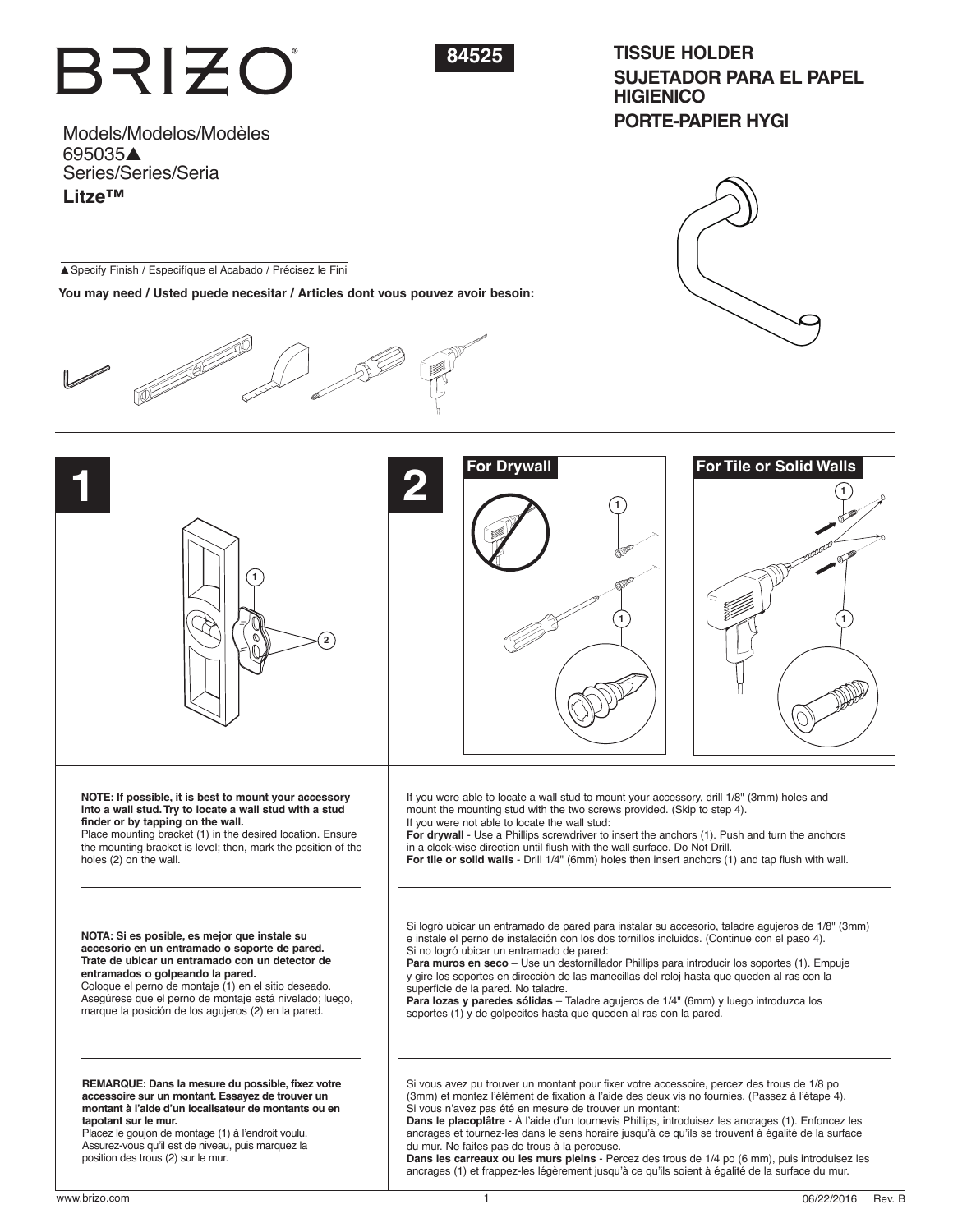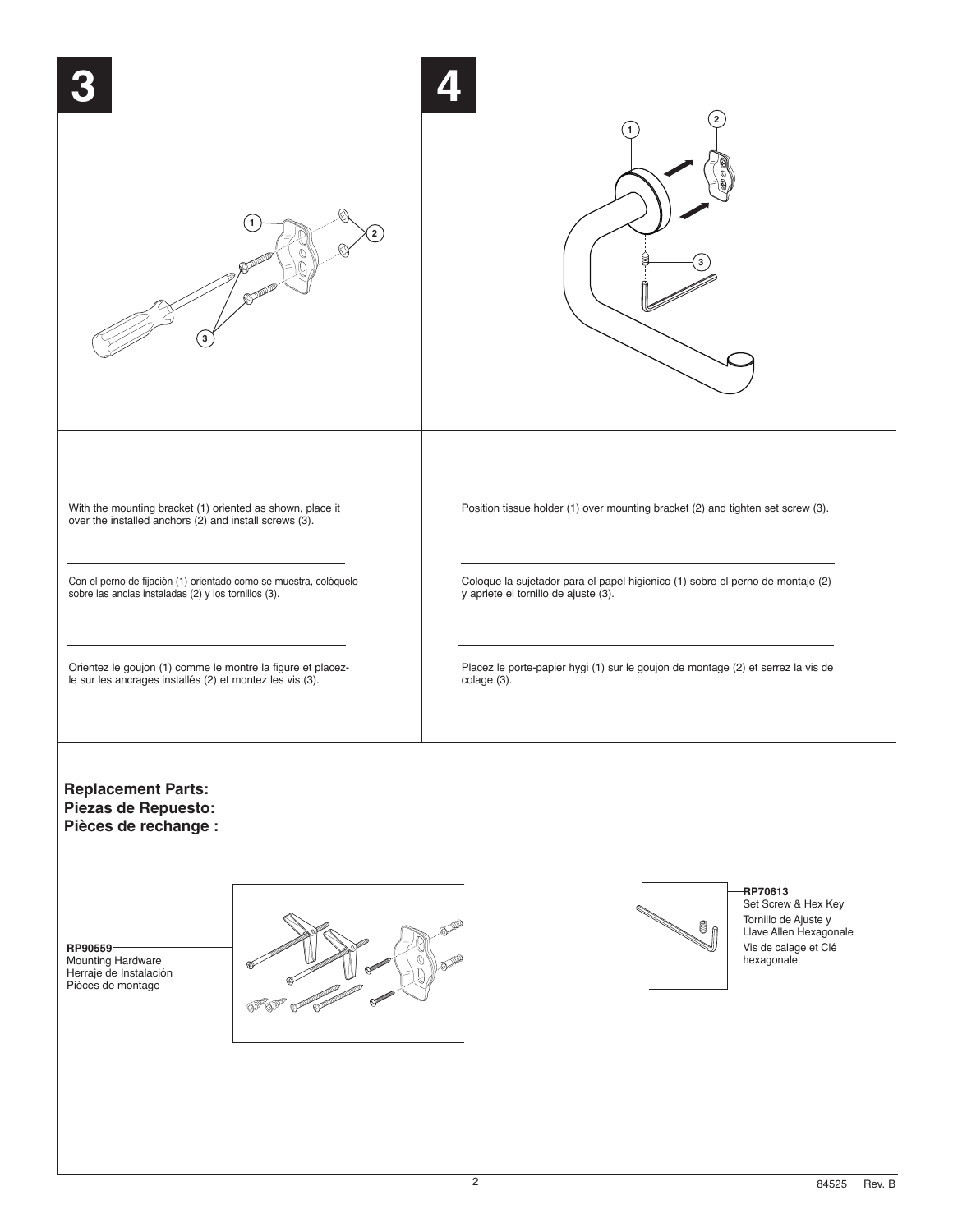**Notes / Notas / Notes**